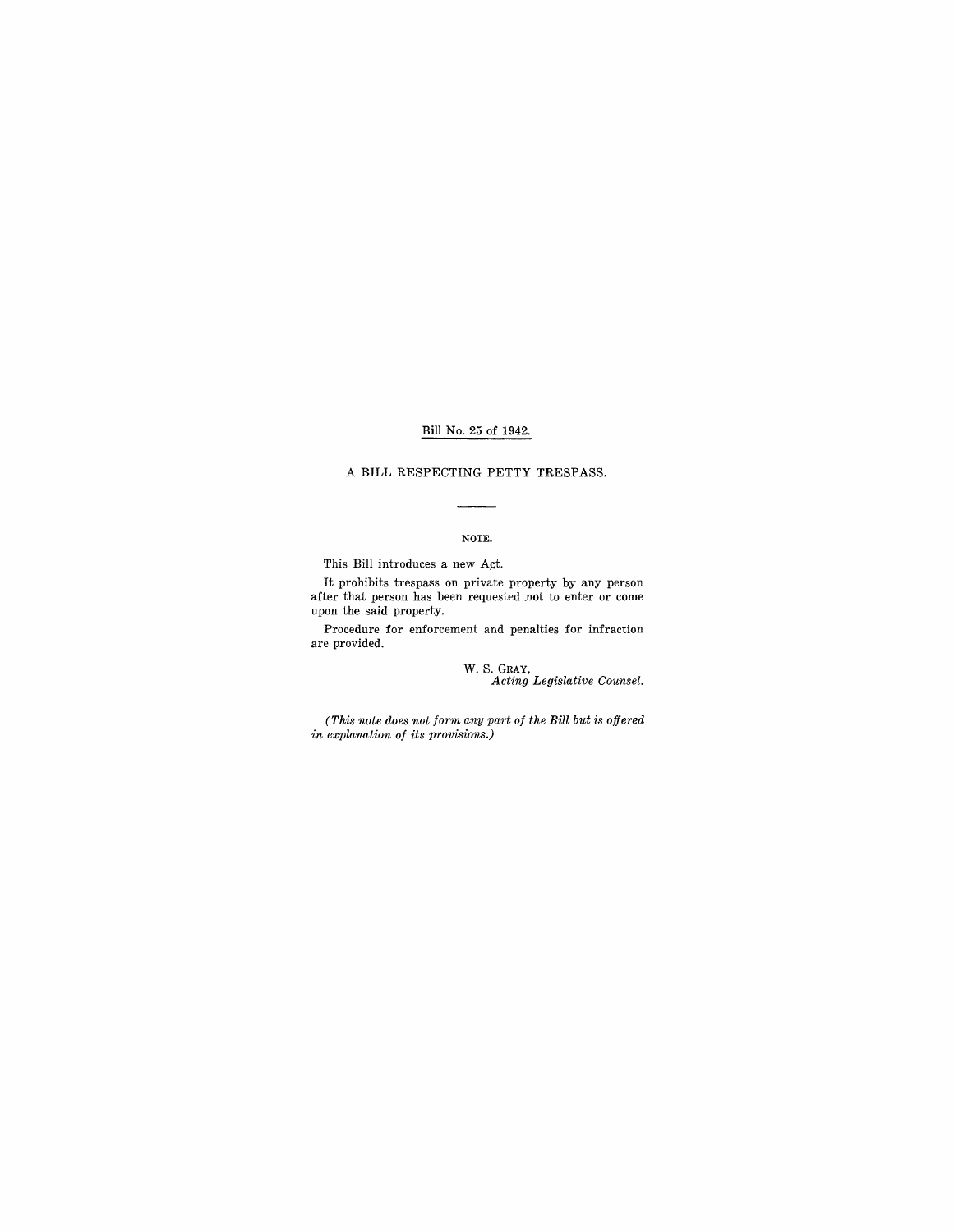## **BILL**

## No. 25 of 1942.

### An Act respecting Petty Trespass.

#### *(Assented to* , 1942.)

**HIS** MAJESTY, by and with the advice and consent of the Legislative Assembly of the Province of Alberta, enacts as follows:

#### SHORT TITLE.

#### **1.** This Act may be cited as "The Petty Trespass Act."

#### PENALTIES AND PROSECUTIONS.

**2.** Any person who unlawfully enters into, comes upon, or passes through, or in any way trespasses, upon any land being wholly enclosed, or upon or through which he has<br>been requested by the owner, tenant or occupier not to enter,<br>come or pass, shall be guilty of an offence and liable on<br>summary conviction before a police magistrate t whether any damage has or has not been occasioned there-<br>by; but nothing herein contained shall extend to any case by; but nothing herein contained shall extend to any case<br>where the party trespassing acted under a fair and reason-<br>able supposition that he had a right to do the act complained<br>of or to any case within the meaning of se

3. Any person found committing a trespass as aforesaid may be apprehended without a warrant by any peace officer,<br>or by the owner of the property on which it is committed,<br>or his servant, or any person authorized by him, and be<br>forthwith taken to the nearest police magistrate, with according to law.

**4.** Nothing in this Act contained shall authorize any police magistrate to hear and determine any case of trespass in which the title to land, or any interest to land, or affected in any manner howsoever, but every such case of trespass shall be dealt with according to law, in the same manner in all respects as if this Act had not been passed.

**5.** This Act shall come into force on the day upon which it is assented to.